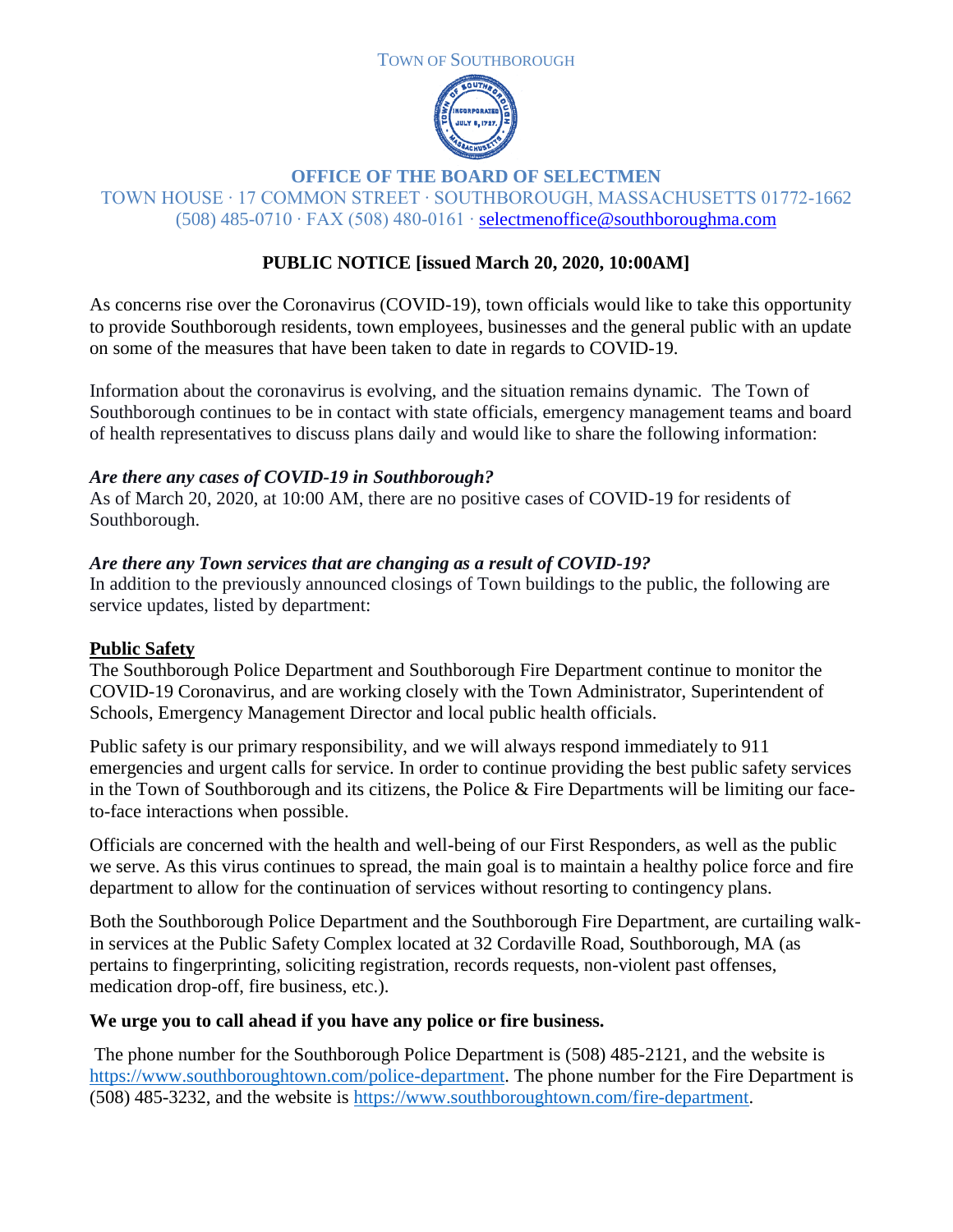**Records Requests**: Please call or email the police department with your record requests. The Southborough Police Department's Records Division consists of Lieutenant Ryan Newell[rnewell@southboroughma.com](mailto:rnewell@southboroughma.com) , and Chief Kenneth Paulhus- [kpaulhus@southboroughma.com.](mailto:kpaulhus@southboroughma.com)

**Fire Records Requests and General Inquiries**: Please call or email Alicia Porter at (508) 485-3235 x 1 or [aporter@southboroughma.com.](mailto:aporter@southboroughma.com)

**Fire Prevention and Inspection Inquiries**: Beginning Monday, March 23, 2020, the Southborough Fire Department will be suspending any non-emergency, commercial and residential inspections including smoke detector, oil burning equipment, and fire alarm systems for two (2) weeks. Underground and above ground propane inspections will still take place during this time. Please call or email Lieutenant Christian Dano at (508) 485-3235 x 2 or [cdano@southboroughma.com](mailto:cdano@southboroughma.com) if you have any questions or concerns.

**Firearms Licensing**: We will not be accepting any New or Renewal LTC/FID Firearms applications at this time. If your License to Carry is going to expire in 30 days or less, please email Lt. Ryan Newell: [rnewell@southboroughma.com.](mailto:rnewell@southboroughma.com) You will receive an extension letter covering you during this hold period. For those that are renewing, most steps in the renewal process can be done online or through the mail.

**Again, walk-in service for non-emergencies is being curtailed and we ask that you call the police or fire department instead**. As a temporary change, non-emergency matters may be reported over the phone at (508) 485-2121, and an officer will be assigned to follow-up with you. This applies to a variety of less serious offenses that are NOT IN PROGRESS. In these cases, officers may utilize email for statements or photos needed for the report. As always, if reporting an emergency, please dial 911. If it is determined that a response by an officer is warranted, please understand that they are likely to keep a "safe distance" and unlikely to shake hands, etc. Again, this is out of an abundance of caution to keep our staff and the public safe and not an indicator of the officer's friendliness or willingness to help.

Rest assured that help is there for you, as you would expect. Only temporary changes are being made to the way that services are provided, while being committed to the same excellent service that our community deserves.

### **Technology**

IT Manager Tom Laflamme has implemented a virtual meeting solution that is consistent with the Governor's Emergency Order on March 12, 2020, so that essential government meetings can be held while maintaining the desired social distancing. At this time, "essential" is defined as follows:

- 1. Board of Selectmen
- 2. Board of Health
- 3. School Committee
- 4. Any permitting board that needs to meet in order to avoid a constructive approval on a project.

Residents or other interested parties can view the meetings live or taped at the Town's YouTube page here: [https://www.southboroughtown.com/remotemeetings.](https://www.southboroughtown.com/remotemeetings) Should the State of Emergency continue for an extended period of time, the Selectmen will revisit extending the use of virtual meetings to more boards and committees.

### **Recreation**

The Southborough Recreation Department has postponed/cancelled all programming until further notice. All fields are closed for large public gatherings such as practices and games. All school and